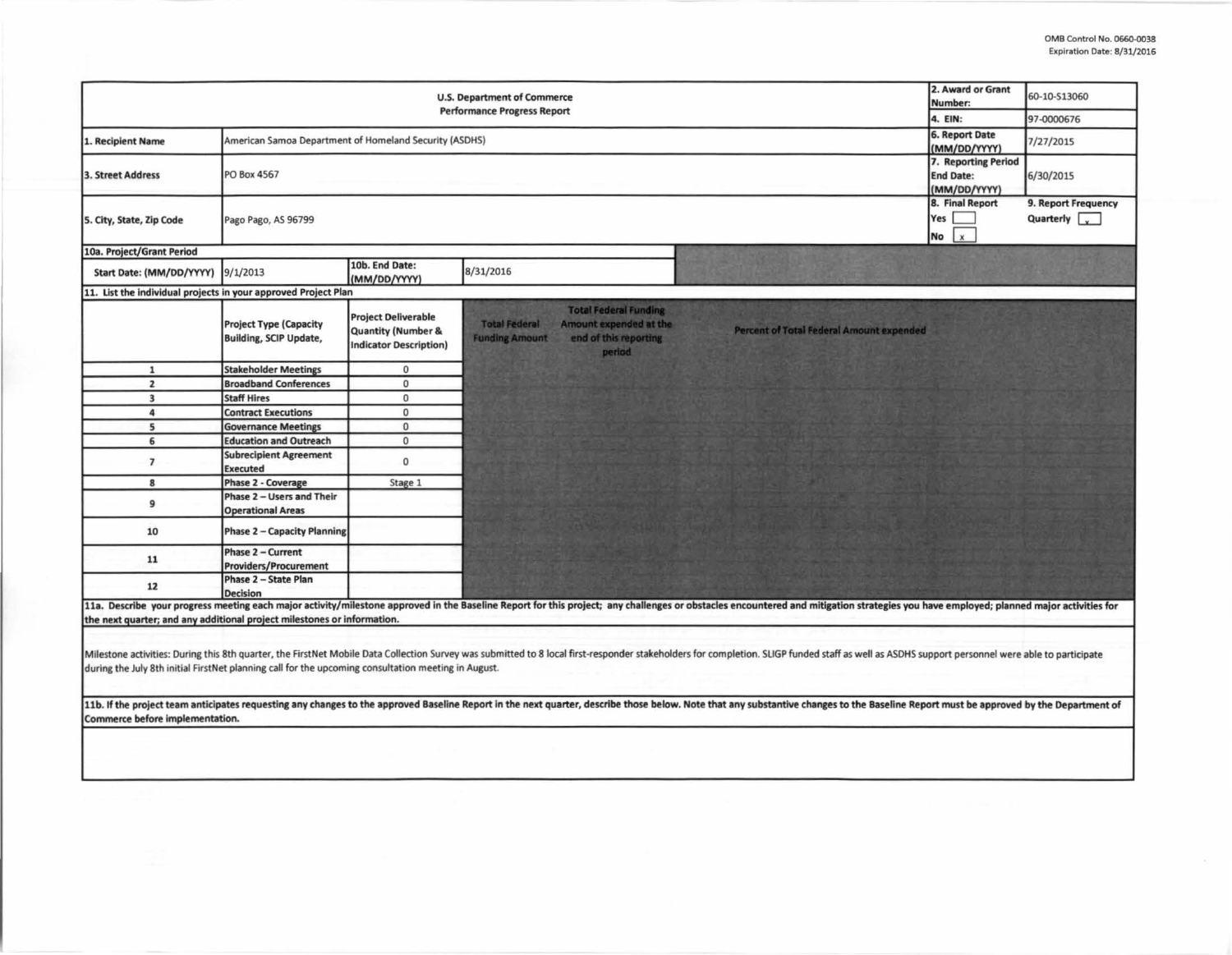11c. Provide any other information that would be useful to NTIA as it assesses this project's progress.

11d. Describe any success stories or best practices you have identified. Please be as specific as possible.

12. Personnel

12a. If the project is not fully staffed, describe how any lack of staffing may impact the project's time line and when the project will be fully staffed.

The project is not fully staffed, recruiting of a permanent SWIC and a contractual FirstNet Consultant will improve efforts toward meeting time lines in terms of coordinating activities for the initiation and completion of

| FTE%                                                 |  |                                                                             |                      |                                      |                                                                                                                                                                                                                              |                                                                                                                                      |                                                |                                                                                                                                                                                                                                                                                                       |
|------------------------------------------------------|--|-----------------------------------------------------------------------------|----------------------|--------------------------------------|------------------------------------------------------------------------------------------------------------------------------------------------------------------------------------------------------------------------------|--------------------------------------------------------------------------------------------------------------------------------------|------------------------------------------------|-------------------------------------------------------------------------------------------------------------------------------------------------------------------------------------------------------------------------------------------------------------------------------------------------------|
|                                                      |  |                                                                             |                      |                                      |                                                                                                                                                                                                                              |                                                                                                                                      |                                                | Change                                                                                                                                                                                                                                                                                                |
|                                                      |  |                                                                             |                      |                                      |                                                                                                                                                                                                                              |                                                                                                                                      |                                                |                                                                                                                                                                                                                                                                                                       |
|                                                      |  |                                                                             |                      |                                      |                                                                                                                                                                                                                              |                                                                                                                                      |                                                |                                                                                                                                                                                                                                                                                                       |
|                                                      |  |                                                                             |                      |                                      |                                                                                                                                                                                                                              |                                                                                                                                      |                                                |                                                                                                                                                                                                                                                                                                       |
|                                                      |  |                                                                             |                      |                                      |                                                                                                                                                                                                                              |                                                                                                                                      |                                                |                                                                                                                                                                                                                                                                                                       |
| 13. Subcontracts (Vendors and/or Subrecipients) NONE |  |                                                                             |                      |                                      |                                                                                                                                                                                                                              |                                                                                                                                      |                                                |                                                                                                                                                                                                                                                                                                       |
|                                                      |  |                                                                             |                      |                                      |                                                                                                                                                                                                                              |                                                                                                                                      |                                                |                                                                                                                                                                                                                                                                                                       |
| <b>Subcontract Purpose</b>                           |  | <b>Type</b><br>(Vendor/Subrec.)                                             | RFP/RFQ Issued (Y/N) | <b>Contract</b><br>Executed<br>(Y/N) | <b>Start Date</b>                                                                                                                                                                                                            | <b>End Date</b>                                                                                                                      | <b>Total Federal Funds</b><br><b>Allocated</b> | <b>Total Matching Funds</b><br><b>Allocated</b>                                                                                                                                                                                                                                                       |
|                                                      |  |                                                                             |                      |                                      |                                                                                                                                                                                                                              |                                                                                                                                      |                                                |                                                                                                                                                                                                                                                                                                       |
|                                                      |  |                                                                             |                      |                                      |                                                                                                                                                                                                                              |                                                                                                                                      |                                                |                                                                                                                                                                                                                                                                                                       |
|                                                      |  |                                                                             |                      |                                      |                                                                                                                                                                                                                              |                                                                                                                                      |                                                |                                                                                                                                                                                                                                                                                                       |
|                                                      |  |                                                                             |                      |                                      |                                                                                                                                                                                                                              |                                                                                                                                      |                                                |                                                                                                                                                                                                                                                                                                       |
|                                                      |  |                                                                             |                      |                                      |                                                                                                                                                                                                                              |                                                                                                                                      |                                                |                                                                                                                                                                                                                                                                                                       |
|                                                      |  |                                                                             |                      |                                      |                                                                                                                                                                                                                              |                                                                                                                                      |                                                |                                                                                                                                                                                                                                                                                                       |
|                                                      |  | 13b. Describe any challenges encountered with vendors and/or subrecipients. |                      |                                      | Provide additional oversight and incorporation into the State Interoperability Plan<br>13a. Subcontracts Table - include all subcontractors. The totals from this table must equal the "Subcontracts Total" in Question 14f. | <b>Project (s) Assigned</b><br>Provide administrative oversight of project for grants management, governance and outreach activities |                                                | Provide support role in assisting in coordination of all SUGP activities and performing the leg-work for all the activities proposed in the plan<br>Provide support role in assisting in coordination of all SLIGP activities and performing the leg-work for all the activities proposed in the plan |